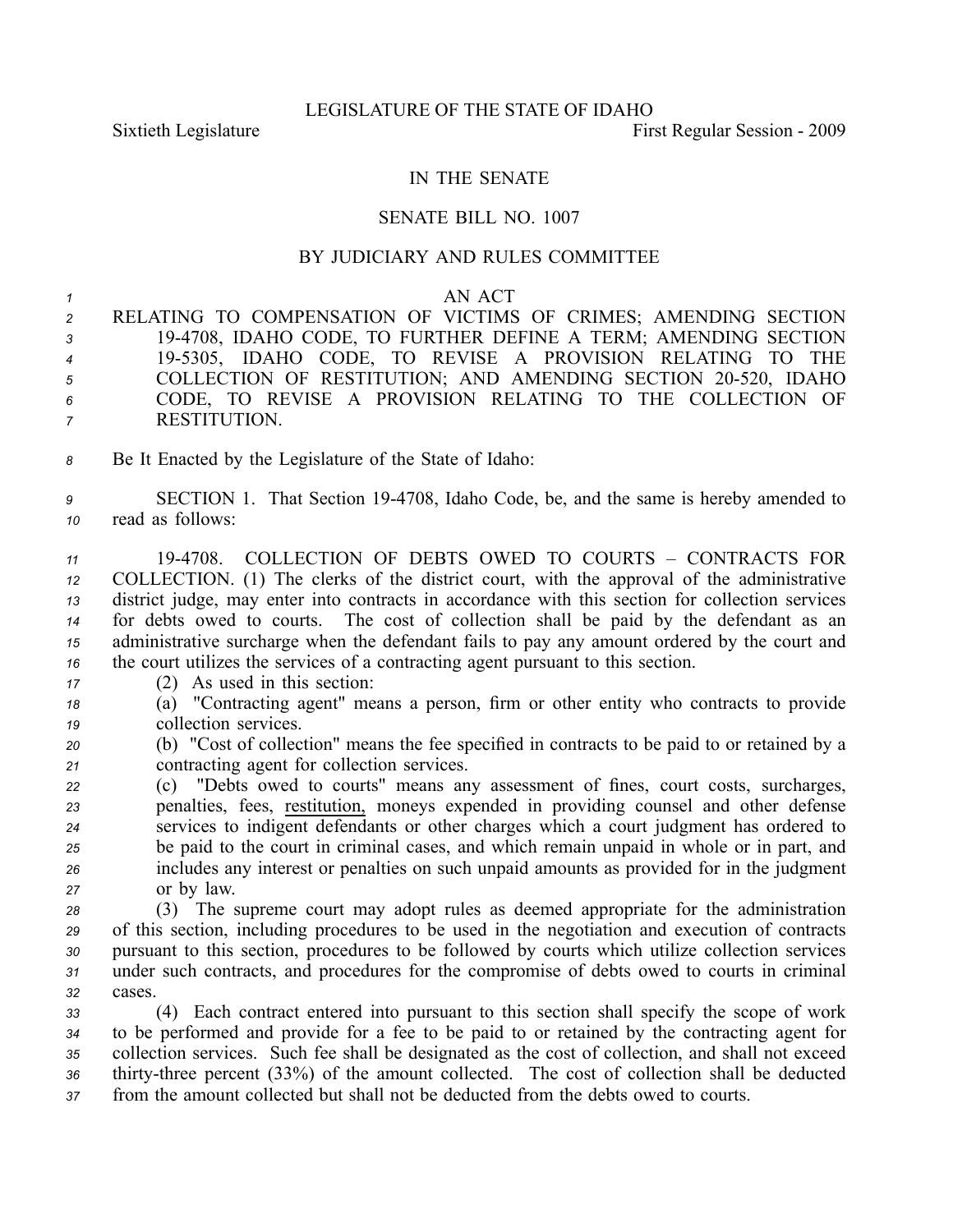(5) Contracts entered into shall provide for the paymen<sup>t</sup> of any amounts collected to the clerk of the district court for the court in which the debt being collected originated after first deducting the collection fee. In accounting for amounts collected from any person pursuan<sup>t</sup> to this section, the district court clerk shall credit the person's amount owed in the amount of the net proceeds collected and shall not reduce the amount owed by any person by that portion of any paymen<sup>t</sup> which constitutes the cost of collection pursuan<sup>t</sup> to this section.

*<sup>7</sup>* (6) With the appropriate cost of collection paid to the contracting agen<sup>t</sup> as agreed upon in *<sup>8</sup>* the contract, the clerk shall then distribute the amounts collected in accordance with the law.

*<sup>9</sup>* SECTION 2. That Section 195305, Idaho Code, be, and the same is hereby amended to *<sup>10</sup>* read as follows:

11 19-5305. COLLECTION OF JUDGMENTS. (1) After forty-two (42) days from the entry of the order of restitution or at the conclusion of <sup>a</sup> hearing to reconsider an order of restitution, whichever occurs later, an order of restitution may be recorded as <sup>a</sup> judgment and the victim may execute as provided by law for civil judgments.

*<sup>15</sup>* (2) The clerk of the district court may take action to collect on the order of restitution *<sup>16</sup>* on behalf of the victim and, with the approval of the administrative district judge, may use the *<sup>17</sup>* procedures set forth in section 194708, Idaho Code, for the collection of the restitution.

*<sup>18</sup>* SECTION 3. That Section 20520, Idaho Code, be, and the same is hereby amended to *<sup>19</sup>* read as follows:

 20520. SENTENCING. (1) Upon the entry of an order finding the juvenile is within the purview of the act, the court shall then hold <sup>a</sup> sentencing hearing in the manner prescribed by the Idaho juvenile rules to determine the sentence that will promote accountability, competency development and community protection. Prior to the entry of an order disposing of the case, other than an order of discharge or dismissal, the court may reques<sup>t</sup> and, if requested, shall receive <sup>a</sup> repor<sup>t</sup> containing the results of an inquiry into the home environment, pas<sup>t</sup> history, competency development, prevention or out of home placement services provided, and the social, physical and mental condition of the juvenile. The court shall not consider or review the repor<sup>t</sup> prior to the entry of an order of adjudication. Upon presentation and consideration of the repor<sup>t</sup> by the court, the court may proceed to sentence the juvenile as follows:

 (a) Place the juvenile on formal probation for <sup>a</sup> period not to exceed three (3) years from the date of the order, excep<sup>t</sup> the court may place <sup>a</sup> juvenile on formal probation for <sup>a</sup> period not to exceed the juvenile's twenty-first birthday if the court finds that the juvenile has committed <sup>a</sup> crime of <sup>a</sup> sexual nature;

 (b) Sentence the juvenile to detention pursuan<sup>t</sup> to this act for <sup>a</sup> period not to exceed thirty (30) days for each act, omission or status which is prohibited by the federal, state, local or municipal law or ordinance by reason of minority only. The sentence shall not be executed unless the act, omission or status is in violation of section 922(x) of title 18, United States Code, or the court finds that the juvenile has violated the court's decree imposing the sentence as provided below.

*<sup>40</sup>* If the court, after notice and hearing, finds that <sup>a</sup> juvenile has violated the court's *<sup>41</sup>* decree imposing the sentence under circumstances that bring the violation under the valid *<sup>42</sup>* court order exception of the federal juvenile justice and delinquency prevention act of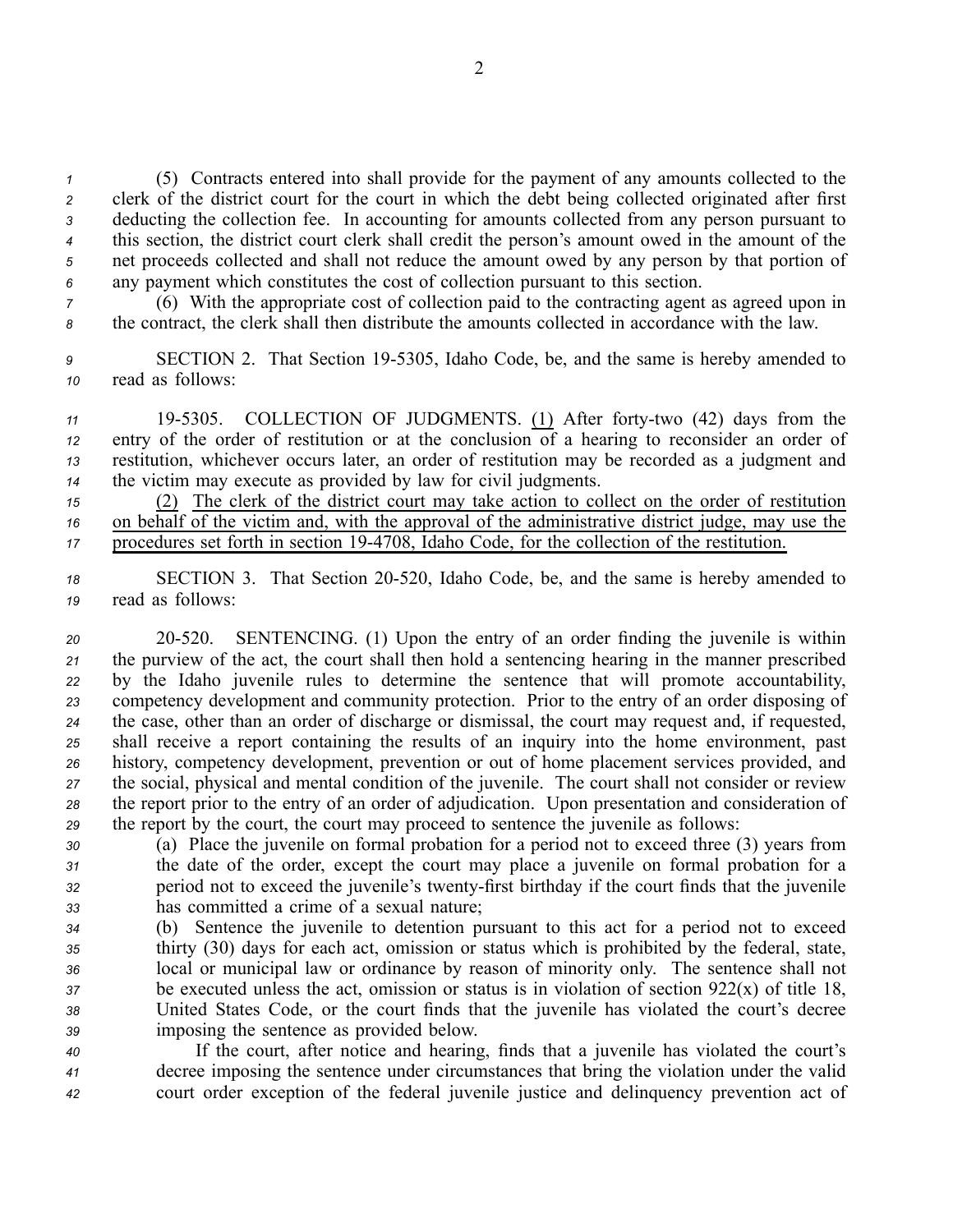*<sup>1</sup>* 1974, as amended, the court may commit the juvenile to detention for the period of *<sup>2</sup>* detention previously imposed at sentencing;

 (c) Commit the juvenile to <sup>a</sup> period of detention, pursuan<sup>t</sup> to this act, for <sup>a</sup> period of time not to exceed ninety (90) days for each unlawful or criminal act the juvenile is found to have committed, if the unlawful or criminal act would be <sup>a</sup> misdemeanor if committed by an adult, or where the juvenile has been adjudicated as an habitual status offender;

*<sup>7</sup>* (d) If the juvenile has committed an unlawful or criminal act which would be <sup>a</sup> felony if *<sup>8</sup>* committed by an adult, the court may commit the juvenile to detention for <sup>a</sup> period not to *<sup>9</sup>* exceed one hundred eighty (180) days for each unlawful or criminal act;

 (e) Whenever <sup>a</sup> court commits <sup>a</sup> juvenile to <sup>a</sup> period of detention it shall notify the school district where the detention facility is located. No juvenile who is found to come within the purview of the act for the commission of <sup>a</sup> status offense shall be sentenced to detention in <sup>a</sup> jail facility unless an adjudication has been made that the juvenile is an habitual status offender;

*<sup>15</sup>* (f) Commit the juvenile to detention and suspend the sentence on specific probationary *<sup>16</sup>* conditions;

- *<sup>17</sup>* (g) The court may suspend or restrict the juvenile's driving privileges for such periods *<sup>18</sup>* of time as the court deems necessary, and the court may take possession of the juvenile's *<sup>19</sup>* driver's license. The juvenile may reques<sup>t</sup> restricted driving privileges during <sup>a</sup> period *<sup>20</sup>* of suspension, which the court may allow if the juvenile shows by <sup>a</sup> preponderance of *<sup>21</sup>* evidence that driving privileges are necessary for his employment or for family health *<sup>22</sup>* needs;
- *<sup>23</sup>* (h) The court may order that the juvenile be examined or treated by <sup>a</sup> physician, surgeon, *<sup>24</sup>* psychiatrist or psychologist, or that he receive other special care, or that he submit to an *<sup>25</sup>* alcohol or drug evaluation, if needed, and for such purposes may place the juvenile in <sup>a</sup> *<sup>26</sup>* hospital or other suitable facility;
- *<sup>27</sup>* (i) The court may order that the department of health and welfare conduct <sup>a</sup> *<sup>28</sup>* comprehensive substance abuse assessment of the juvenile. After receiving the *<sup>29</sup>* comprehensive substance abuse assessment, and upon <sup>a</sup> finding by the court that treatment *<sup>30</sup>* will provide <sup>a</sup> costeffective means of achieving the sentencing goals of accountability, *<sup>31</sup>* competency development and community protection, the court may order that the juvenile *<sup>32</sup>* receive immediate treatment for substance abuse in keeping with <sup>a</sup> plan of treatment *<sup>33</sup>* approved by the court. The initial cost of the assessment and treatment shall be borne *<sup>34</sup>* by the department of health and welfare. The director of the department of health and *<sup>35</sup>* welfare may promulgate rules consistent with this paragraph (i) to establish <sup>a</sup> schedule of *<sup>36</sup>* fees to be charged to parents by the department of health and welfare for such services *<sup>37</sup>* based upon the cost of the services and the ability of parents to pay;
- *<sup>38</sup>* (j) In suppor<sup>t</sup> of an order under the provisions of this section, the court may make an *<sup>39</sup>* additional order setting forth reasonable conditions to be complied with by the parents, *<sup>40</sup>* the juvenile, his legal guardian or custodian, or any other person who has been made <sup>a</sup> *<sup>41</sup>* party to the proceedings, including, but not limited to, restrictions on visitation by the *<sup>42</sup>* parents or one (1) parent, restrictions on the juvenile's associates, occupation and other *<sup>43</sup>* activities, and requirements to be observed by the parents, guardian or custodian;
- *<sup>44</sup>* (k) The court may make any other reasonable order which is in the best interest of the *<sup>45</sup>* juvenile or is required for the protection of the public, excep<sup>t</sup> that no person under the age *<sup>46</sup>* of eighteen (18) years may be committed to jail, prison or <sup>a</sup> secure facility which does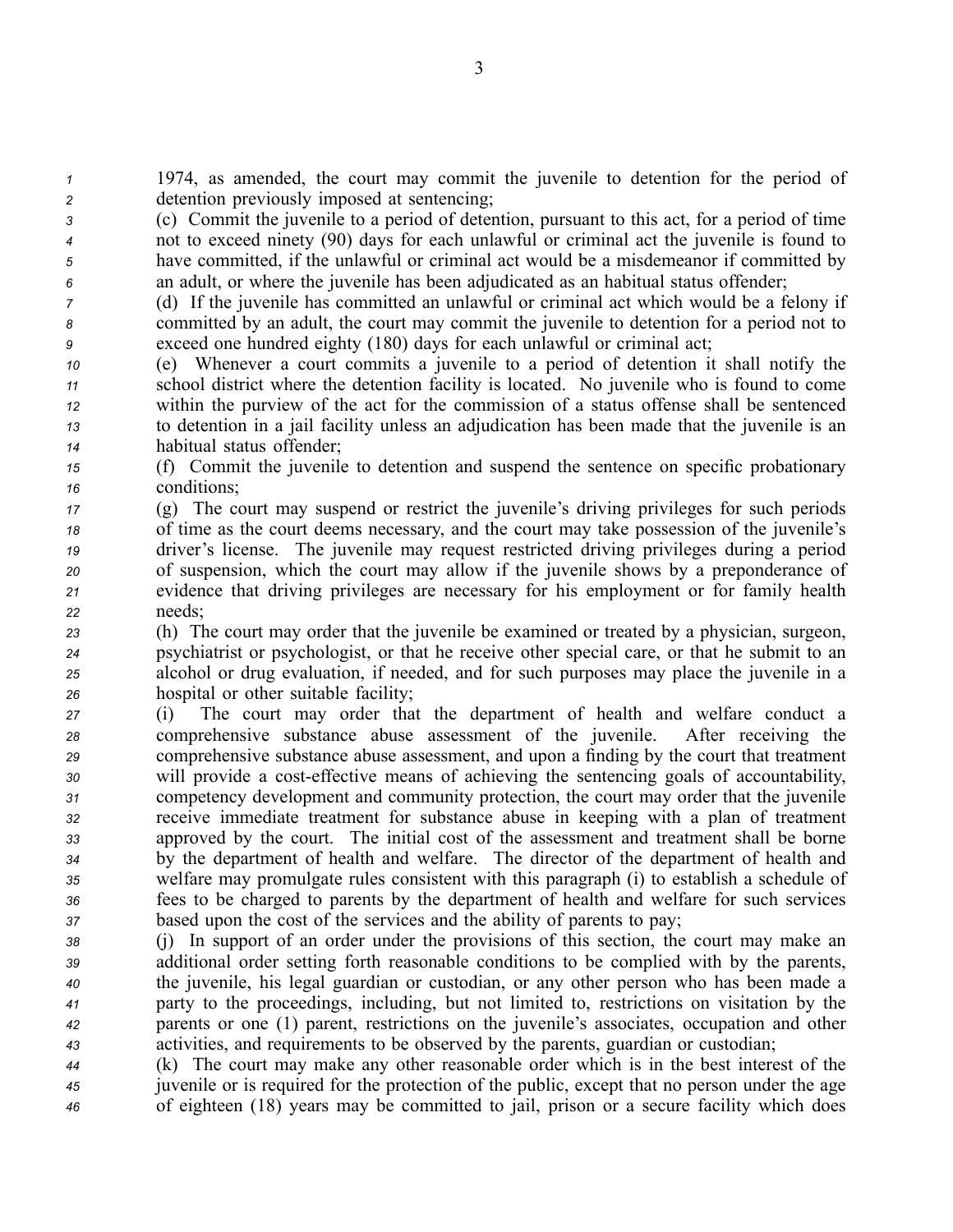not meet the standards set forth in section 20518, Idaho Code, unless jurisdiction over the individual is in the process of being waived or has been waived pursuan<sup>t</sup> to section 20508 or 20509, Idaho Code. The court may combine several of the abovelisted modes of disposition where they are compatible;

- *<sup>5</sup>* (l) An order under the provisions of this section for probation or placement of <sup>a</sup> juvenile *<sup>6</sup>* with an individual or an agency may provide <sup>a</sup> schedule for review of the case by the *<sup>7</sup>* court;
- *<sup>8</sup>* (m) Order the proceeding expanded or altered to include consideration of the cause *<sup>9</sup>* pursuan<sup>t</sup> to chapter 16, title 16, Idaho Code;
- *<sup>10</sup>* (n) Order the case and all documents and records connected therewith transferred to the *<sup>11</sup>* magistrate division of the district court for the county where the juvenile and/or parents *<sup>12</sup>* reside if different than the county where the juvenile was charged and found to have *<sup>13</sup>* committed the unlawful or criminal act, for the entry of <sup>a</sup> dispositional order;
- *<sup>14</sup>* (o) Order such other terms, conditions, care or treatment as appears to the court will best *<sup>15</sup>* serve the interests of the juvenile and the community;
- *<sup>16</sup>* (p) The court shall assess <sup>a</sup> twenty dollar (\$20.00) detention/probation training academy *<sup>17</sup>* fee against the juvenile for every petition filed where there has been an adjudication that *<sup>18</sup>* the juvenile is within the purview of this chapter. All moneys raised pursuan<sup>t</sup> to this *<sup>19</sup>* paragraph shall be transmitted by the court for deposit in the juvenile corrections fund *<sup>20</sup>* which is created in section 20542, Idaho Code;
- *<sup>21</sup>* (q) Additionally, the court shall assess <sup>a</sup> fee of sixty cents (60¢) per hour of community *<sup>22</sup>* service against the juvenile for every petition filed where there has been an adjudication *<sup>23</sup>* that the juvenile is within the purview of this chapter and the court is ordering community *<sup>24</sup>* service. Such fee is to be remitted by the court to the state insurance fund for purposes *<sup>25</sup>* of providing worker's compensation insurance for persons performing community service *<sup>26</sup>* pursuan<sup>t</sup> to this chapter;
- *<sup>27</sup>* (r) Commit the juvenile to the legal custody of the department of juvenile corrections for *<sup>28</sup>* an indeterminate period of time not to exceed the juvenile's nineteenth birthday, unless *<sup>29</sup>* the custody review board determines that extended time in custody is necessary to address *<sup>30</sup>* competency development, accountability, and community protection; provided however, *<sup>31</sup>* that no juvenile shall remain in the custody of the department beyond the juvenile's *<sup>32</sup>* twentyfirst birthday. The department shall adopt rules implementing the custody review *<sup>33</sup>* board and operations and procedures of such board;
- *<sup>34</sup>* (s) Notwithstanding any other provision of this section, <sup>a</sup> court may not commit <sup>a</sup> *<sup>35</sup>* juvenile offender under the age of ten (10) years to <sup>a</sup> period of detention or to the custody *<sup>36</sup>* of the department of juvenile corrections for placement in secure confinement.
- *<sup>37</sup>* (2) When an order is entered pursuan<sup>t</sup> to this section, the juvenile shall be transported *<sup>38</sup>* to the facility or program so designated by the court or the department, as applicable, by the *<sup>39</sup>* sheriff of the county where the juvenile resides or is committed, or by an appointed agent. *<sup>40</sup>* When committing <sup>a</sup> juvenile to the department, or another entity, the court shall at once *<sup>41</sup>* forward to the department or entity <sup>a</sup> certified copy of the order of commitment.
- *<sup>42</sup>* (3) Unless the court determines that an order of restitution would be inappropriate or *<sup>43</sup>* undesirable, it shall order the juvenile or his parents or both to pay restitution to or make whole *<sup>44</sup>* any victim who suffers an economic loss as <sup>a</sup> result of the juvenile's conduct in accordance *<sup>45</sup>* with the standards and requirements of sections 195304 and 195305, Idaho Code. The *<sup>46</sup>* amount of restitution which may be ordered by the court shall not be subject to the limitations